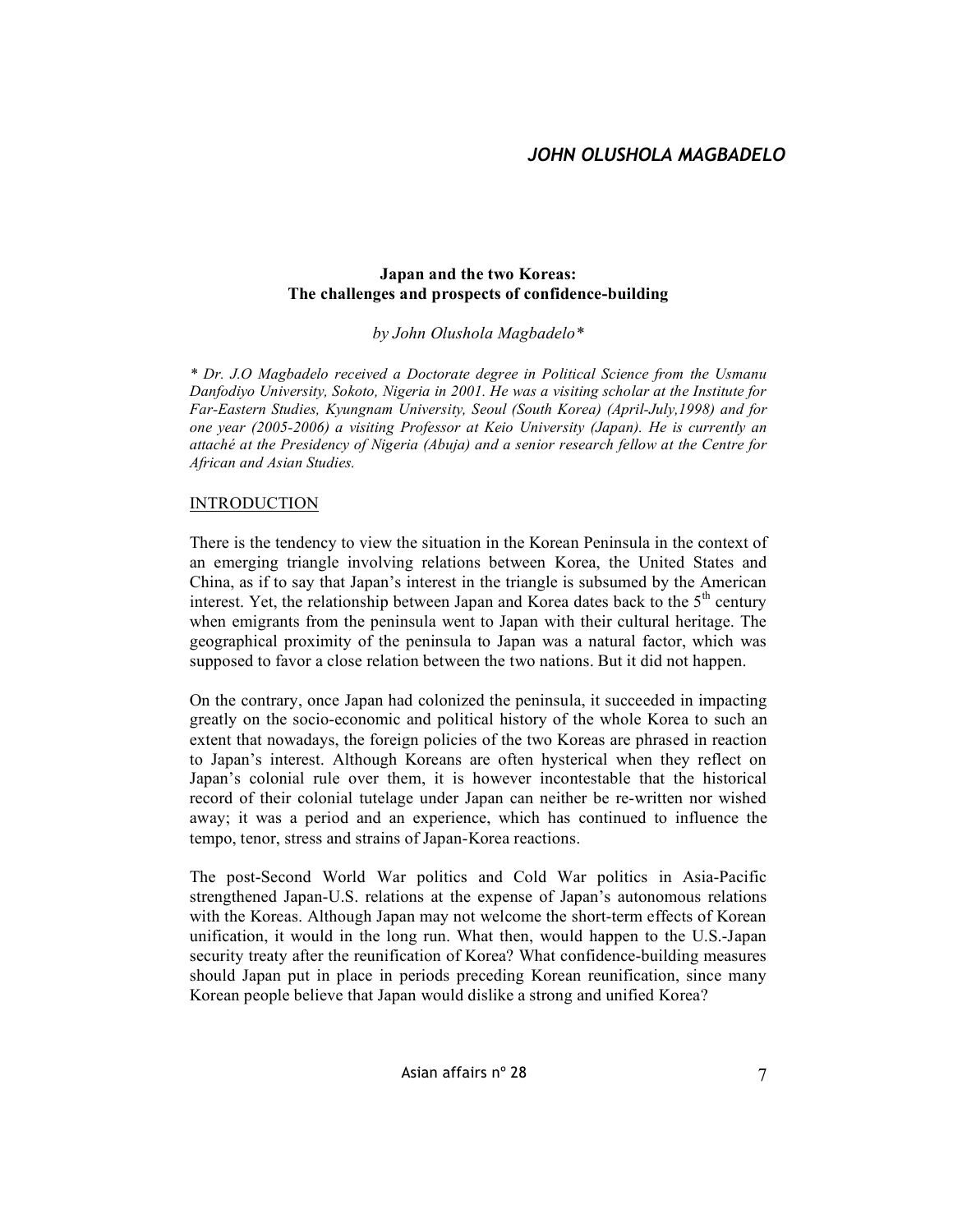The first section of this article gives a brief history of Japan-Korea relations. The second section focuses on Japan-South Korean relations after the partitioning of the Korean Peninsula into two countries, and identifies some stumbling blocks in the relationship between the Republic of South-Korea (ROK) and Japan. The third section analyzes Japan-North Korean relations. The fourth discusses the prospects of Korean reunification against the backdrop of its perceived security implications for the hegemonic interests of the major powers in Asia-Pacific.

### THE HISTORY OF JAPAN–KOREAN RELATIONS

The rendition of the historical record of the relationship between Japan and Korea has always evoked strong passion and emotive feelings among the Koreans over the agonies and tragedies of their country's political tutelage under Japan between 1905 and 1945. The designation of 2005 as the "Year of Korea-Japan Friendship" had the unanticipated coincidence with the  $40<sup>th</sup>$  anniversary of the normalization of ties between Japan and South Korea (ROK). That year also marked the centurial of the national humiliation experienced by Korea when it was forced by Japan to sign the protectorate treaty in 1905, a treaty that stripped Korea of its statehood and diplomatic rights. It is on record that Korea experienced harsh Japanese colonial rule, a historical circumstance the Koreans have continued to remember with indignation, pain and anguish.

Preceding Japanese colonial rule, the Koreans had always considered themselves superior to the Japanese, a mindset that was totally obliterated by the Japanese domineering colonial onslaught against the Korean nation. The eventual defeat of Japan in the Pacific War in 1945 automatically effected the liberation of Korea and brought to an abrupt end, Japanese forty years' rule over Korea. According to Professor Okonogi, the subsequent partitioning of the Korean Peninsula along the 38º parallel between the United States and the Soviet Union, coupled with the resultant polarization of Korea into two countries with different and conflicting ideologies patterned after the two diametrically opposed superpowers, created the basis for the outbreak of war between the two Koreas-Democratic people's Republic of Korea (North Korea) (DPRK) and the Republic of Korea (South Korea) (ROK) in 1950 (1).

Although the United States and the Soviet Union had been variously blamed for the division of the Korean Peninsula, the Koreans believe that the Japanese colonial rule undermined the viability of the Korean State by destroying its historical course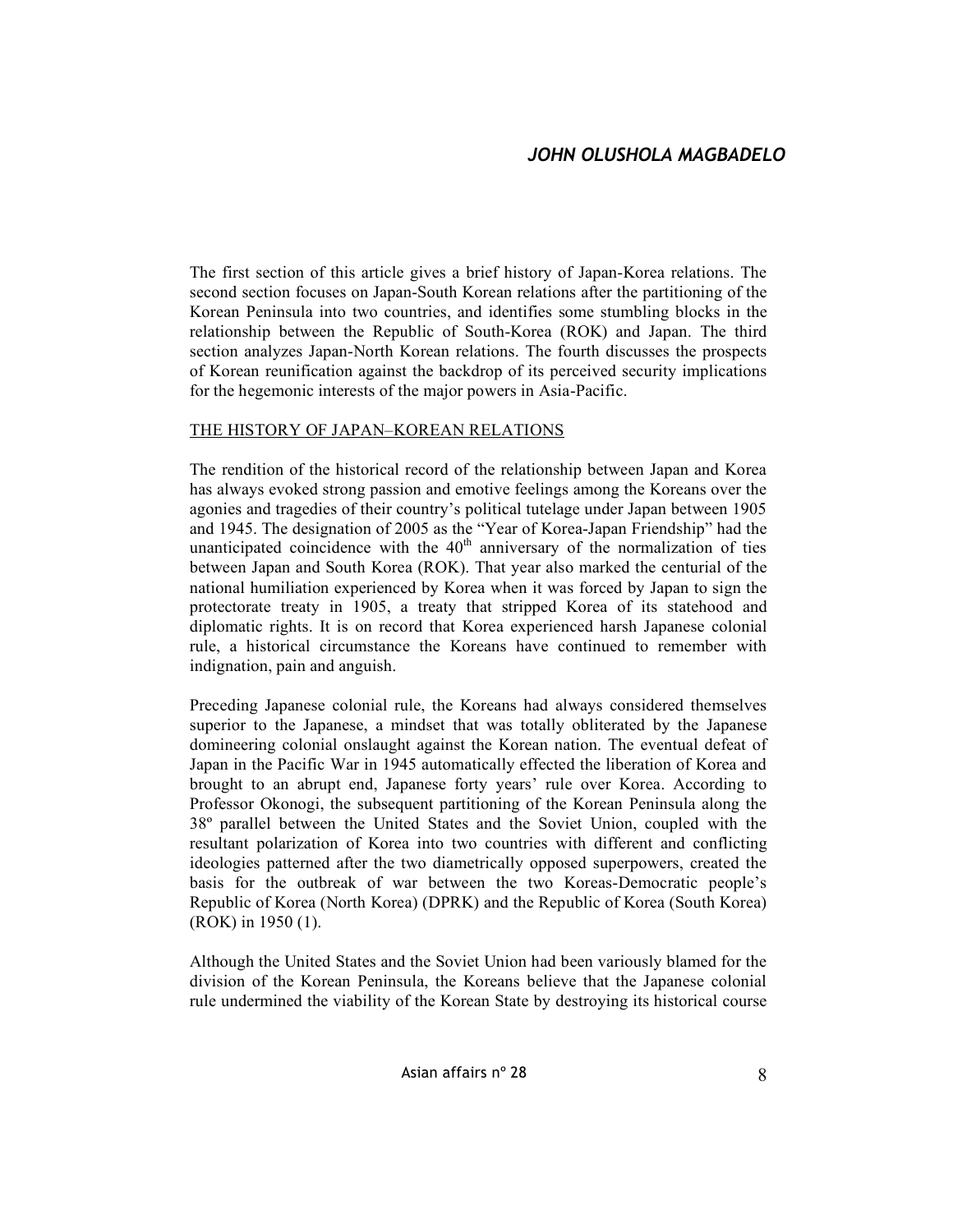while paralyzing the country's socio-economic and political institutions. That situation, the Koreans claim today, created the conditions that warranted the disintegration of Korea in the 1950s (2).

### ROK-JAPAN RELATIONS

As expected, the relationship between South Korea and Japan in the early period of the post-war years was full of acrimony and hostility. Japan's quest for selfpreservation, maintenance of its security, and advancement of its economy resulted in its signing of a military pact with the United States. In a similar sense, South Korea entered into a military alliance with the United States, an action borne out of its interest in preserving its newly evolved statehood and to put in check the threats posed by Japan and North Korea to its security. The separate military alignment of both South Korea and Japan with the United States, gave rise to the normalization of diplomatic relations between the hitherto hostile countries in 1965 (3).

It is noteworthy that the United States facilitated the reconciliation between South Korea and Japan, a relationship Washington considered as a vital step for the consolidation of its strategic security control in the region. The calculus of power distribution in East Asia where Japan and South Korea had willingly identified themselves as allies of the United States and spheres of its influence, is favorable to the post-war and Cold War agenda of the United States, which essentially was to rid the region of communist threats of invasion. To be sure, the Cold War relationship between the South Korea and Japan was predicated on the ideological, security and economic underpinnings of the Cold War years. During that historical epoch, the United States wielded tremendous influence over the bilateral diplomatic relations between the two countries.

In both countries, the Cold War era influenced socio-economic and political changes. The transition from military dictatorship to democratic governance in South Korea further helped to expand the growth of its economy to a point of global reckoning. In fact, one good aspect of the bilateral relations between the two countries during the Cold War years was the positive influence of the Japanese mode of industrialization on South Korea. Japan also attained a high level of technological development, as a result of its implementation of political, social and economic reforms, especially since the enactment of the new liberal constitution in 1947. The two countries joined various international organizations through the influence and support of the United States, a development that facilitated their participation in multilateral institutions, global commerce and politics.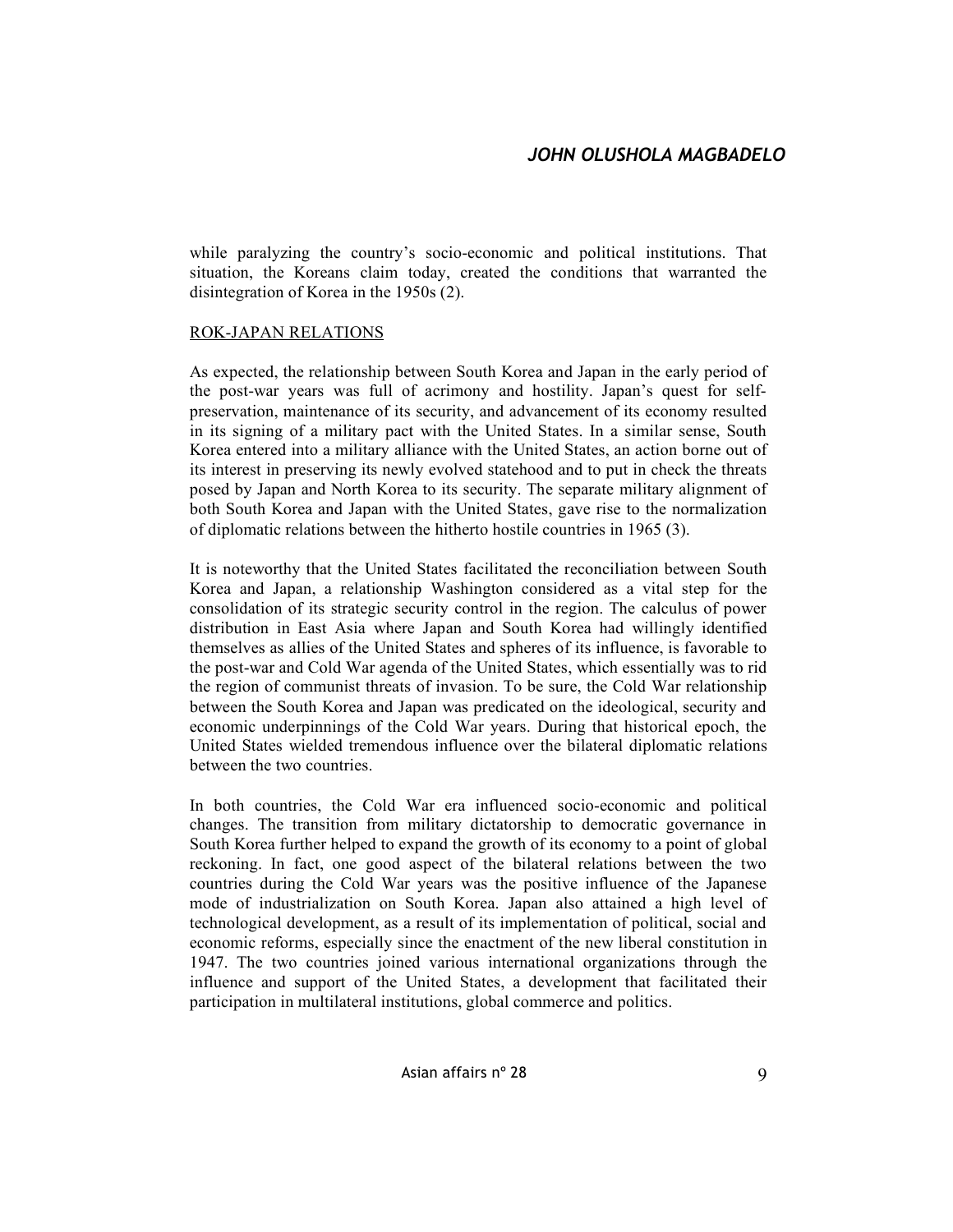However, since the emergence of the post-cold War era, following the demise of the Soviet Union, relations between South Korea and Japan have been vacillating between two extremes-one of mutual animosity, and the other, of mutual amity, a reflection of changes in both the external and domestic environments of the two countries. Different groups began to champion the evolution of a new regime of South Korea-Japan-U.S. relations, which they felt would accord with the new realities in the global setting where communist threats seemed to have fizzled out. In South Korea, opposition groups clamored for the termination of their country's military pact with the United States, and the withdrawal of about 50,000 U.S. troops from Seoul (4). Of course, similar agitations and tendencies exist in Japan which harbor-United States' military bases in Okinawa and elsewhere with about 46,000 troops (5). It is however reasonable that the dominant perspective of the foreign policy elites of the two countries favors the sustenance of their alliances with the United States, a viewpoint anchored on the realization that the United States was the bulwark behind the normalization of diplomatic relations between the two countries.

There have been some records of Korea-Japan security cooperation and mutually beneficial relations between the two countries in several areas. Mention could be made of the South Korean Navy's participation in the 1990 RIMPAC exercise, trilateral defense consultation meetings among Korea, the U.S., and Japan since 1997, trilateral burden-sharing for the execution of a light water reactor project in North Korea through the Korean Peninsula Energy Development Organization (KEDO), Korea-Japan Defense Ministers' dialogue track-2 dialogue among RAND and CSIS of the U.S., Korea Institute of Defense Academy (KIDA) and NIDS (National Institute for Defense Studies) and RIPS of Japan (6). The creation of KEDO which was instigated by the United States (and comprise the U.S., South Korea and Japan) while fostering close ties between these allies and the United States on the other, offered to South Korea a confidence building platform (7). No doubt, through the instrumentality of KEDO, the three countries coordinated their dealings with North Korea. But KEDO failed to alleviate the deep-rooted suspicion of the DPRK. Meanwhile South Korea became Japan's third largest trade partner behind the United States and China (8).

Yet, despite all these visible cooperation between South Korea and Japan, suspicion, which has deep-rooted historical underpinnings, remains. What is unclear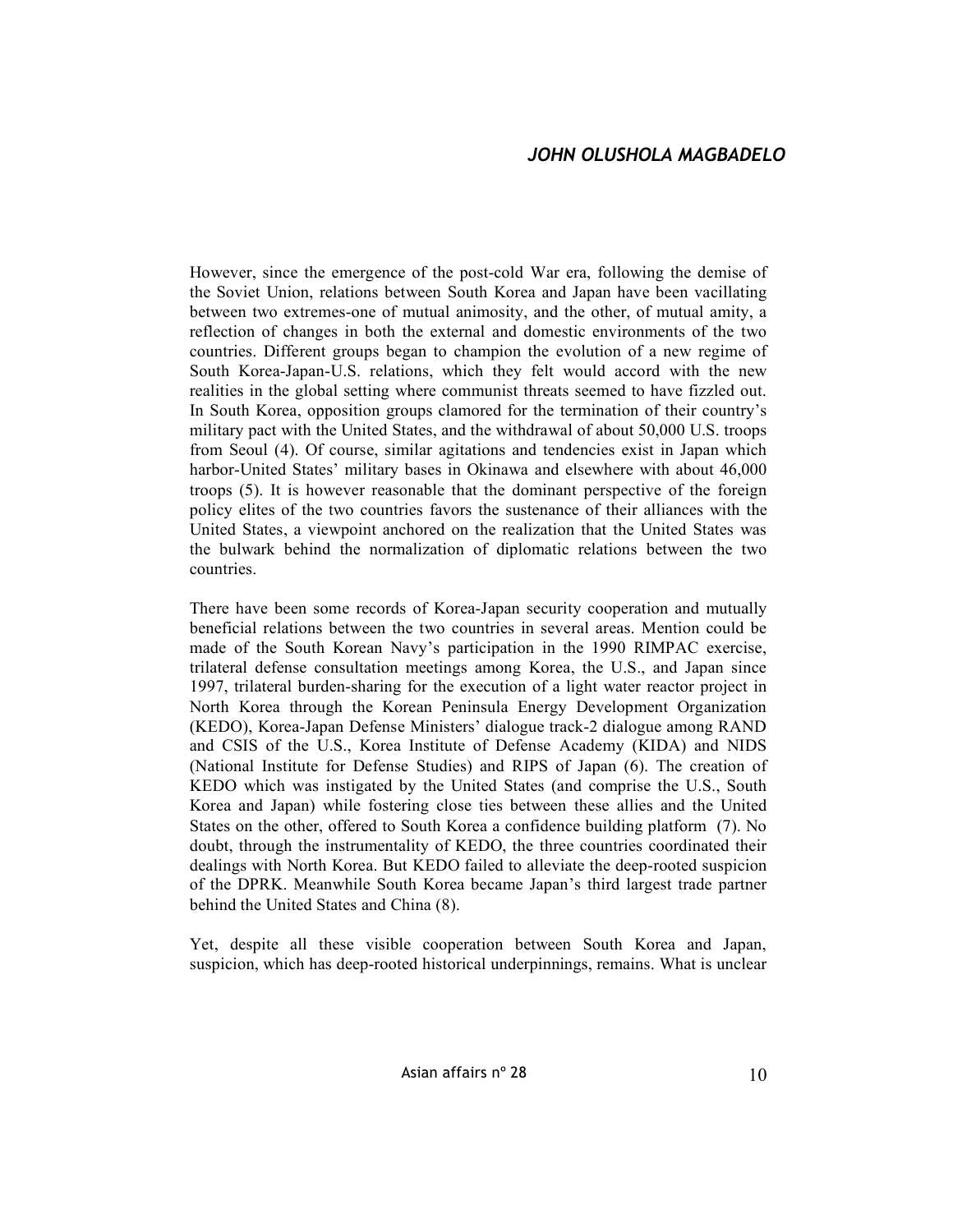is how atonement could be made for past wrongs in order for such a suspicion to go away and give place to a genuine friendship.

Let's revisit the historical wrongs, which now and then serve as opportunistic stumbling blocks in Korean - Japan relations.

## STUMBLING BLOCKS IN KOREAN-JAPAN RELATIONS

It is significant to point out that the contemporary distrust of Japan among the Korean population is rooted in the perception that Japan has not taken any serious steps to address its past misdeeds.

i) The first issue in the mind of the Koreans is the enslavement of an estimated 100,000-200,000 Korean women by the Japanese soldiers for their sexual gratification during the World War II. This issue is laden with strong emotion among Koreans, particularly so, as they feel that Japan does not want to take official responsibility for the atrocities of its soldiers during the Second World War. Japan's establishment of a NGO (Asia Women Foundation) in 1995, which would source funding from the private sector for the payment of compensation to the Korean victims, was rejected by the Seoul government and most Korean victims, on the ground that Japan should first officially apologize and compensation should come from government sources (9). The Koreans view the procrastination by the Tokyo government as a deliberate ploy to buy time and wait for the Korean victims, already in theirs 70s and 80s, to die. The Koreans use this emotional issue as a benchmark of the readiness of Japan to atone for its past wrongs. So far their expectations have been disappointed (10).

ii) The second issue relates to territorial disputes and the control of the East Sea. The Seoul government and the Korean society consider that the aggressive posture of Japan in the past decade is unacceptable. Japan's 1996 declaration of 200-mile exclusive economic zone, the 1997 unilateral expansion of 12-mile territorial water with a new baseline from the coastline, and the subsequent seizure of Korean fishing boats by the Japanese Maritime Safety Agency under the new baseline,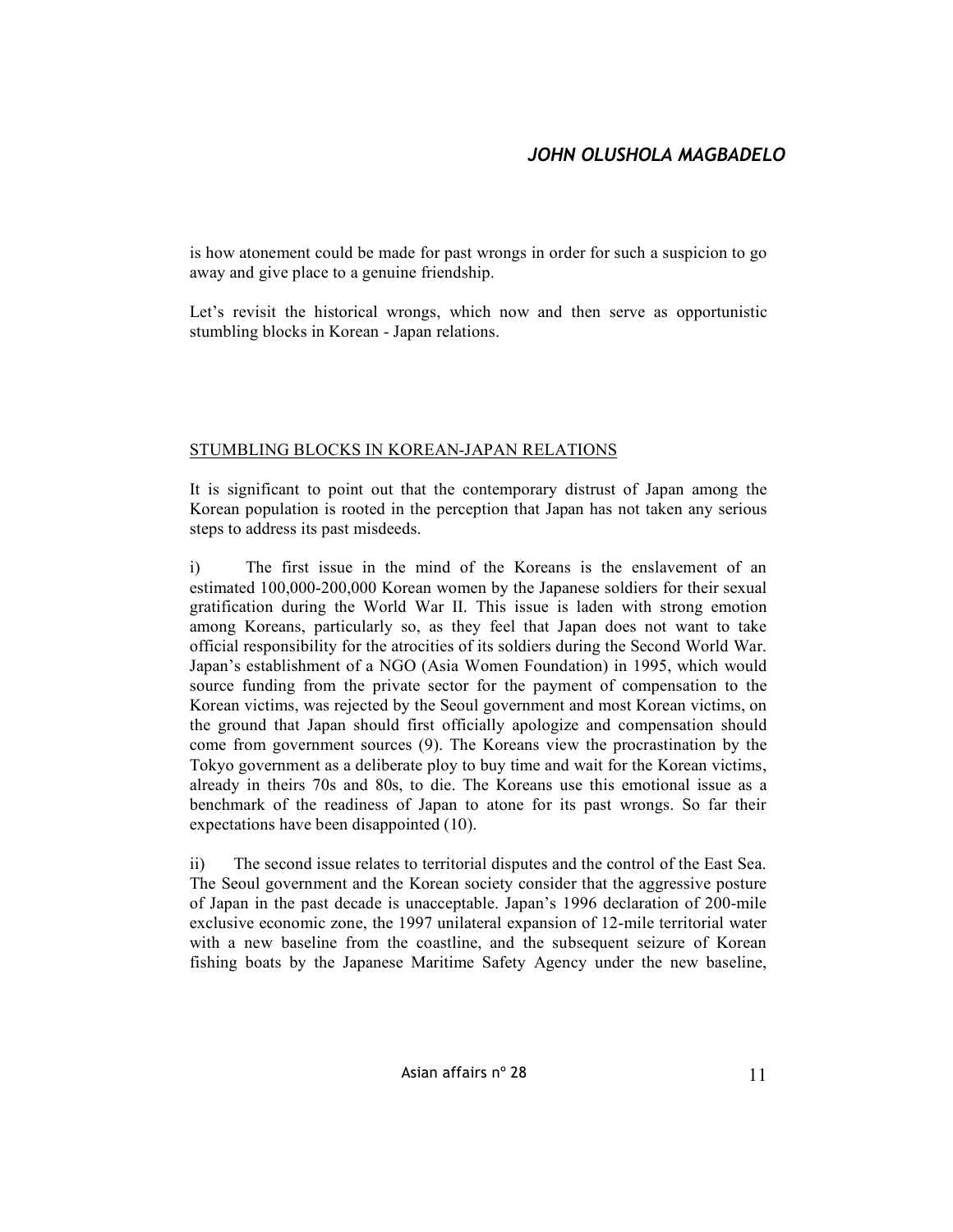coupled with the 1999 unilateral abrogation of the 1965 fishery treaty between the two countries, are a sore point (11).

iii) To make matters worse, the two countries have competing claims over a number of islands and islets (Tokdo, Takeshima). While Japan argues that Takeshima Islands were incorporated into Shimane Prefecture through a resolution by the Japanese government in 1905, South Korea has continually stated that the Islands had been Korean territory since the Shilla dynasty took them in the fifth century and that they were the territory of the Subsequent Korean Kingdoms (Koryo and Yi). The Koreans added that, in 1952, President-Syngnan Rhee declared sovereignty over the waters around the country including Tokdo Islands (12).

iv) Another worry among the Korean society, who remembers Japan as an aggressive military power, is the current security role that Japan plays in the region. The qualitative superiority of Japan's navy and air force coupled with its technological advancement in the atomic industry, as well as its military potential, have been heightening Korean's fears about Japan's true intention. As the level of trust between the two cultures is quite low, the Korean society believes that Japan has the potentials of becoming a nuclear power in the light of its advanced capability in the enrichment, reprocessing and production of plutonium and fast breeder reactors. The rational here is that Japan might use the excuse of the nuclear North Korea capability one day to remove its self-imposed current limitation. As South Korea's fears are the product of its distrust of Japan (13), they carry a very strong emotional appeal among the population.

v) Lastly, as in China, the Korean population is upset by what it sees as a distortion of the history between the two countries. They note that Japanese textbooks, according to their reading, do not mention accurately Japan's wartime atrocities and misdeeds in the Peninsula during the colonization period and during WWII. They see the omission, and Japan's chronic inability to face up to its own wrong doings, as the proof of a lack of remorse (14).

### JAPAN'S PERCEPTION OF ROK-JAPAN'S RIFT

Reflecting on some of the above issues, Professor Okonogi, a renowned Japanese expert on Korean Affairs, affirmed that, historically, even though they considered the Korean Peninsula as a strategically significant place for the security of Japan in the Asia-Pacific region, the Japanese never entertained good relations with the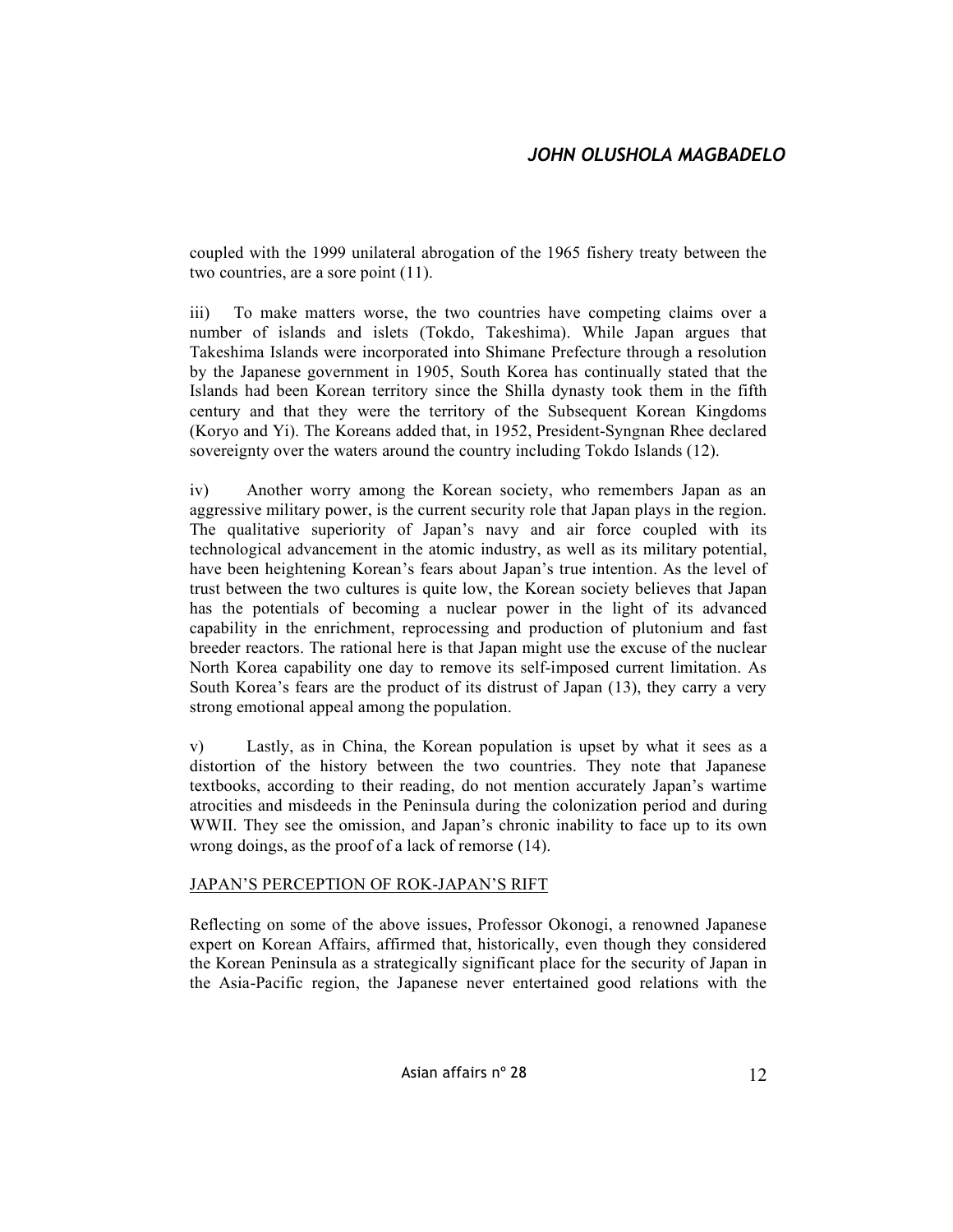# *JOHN OLUSHOLA MAGBADELO*

Koreans. Notwithstanding, he noted that the relationship between South Korea and Japan, while not smooth, had during the post-war era improved tremendously (15). The visit of President Kim Dae Jung to Japan in 1998, he opined, was an epochmaking event, which gave the two countries' leaders the opportunity of ironing out their differences as a first necessary step for fostering better relationship, adding that the Japanese leadership utilized that occasion to apologize to the Koreans for Japan's past colonial administration in Korea (16).

For Yutaka Kawashima, the problem of Japan with its neighbors had little to do with Japan's contemporary policy toward them. Rather it is the fear of a resurgence of Japanese militarism on account of its history that is at play. "*Whenever Japan's neighbors begin to suspect that Japan's prewar history is going to be officially glorified, for example, in the process of certifying a history textbook or when a prime minister makes and official visit to Yasukuni Shrine, a memorial to Japan's war dead, they express their strong resentment"* he wrote (17).

In the same vein, Professor Okonogi noted that the many visits of Prime Minister Koizumi to the Yasukuni Shrine have been badly perceived by the Koreans (and the Chinese as well).

However, most Japanese scholars are quick to say that beyond bouts of emotional distress on either side, there are positive and remarkable signs of a growing cordial relationship between Japan and South Korea. They note for example that a record number of Japanese students are studying in South Korea (18). Cross-exchange visits yearly are also at record numbers (19).

Those scholars also note that Korean movies have many fans in Japan, that they are aired on some channels of Japanese television stations, that Korean actors' photographs adorn the inner walls of video shops in Tokyo, etc…

This growing appreciation and acceptance of the Korean culture by the Japanese society, can only lead to warmer relations between the two countries, they point out. But is it actually enough?

### JAPAN AND NORTH KOREA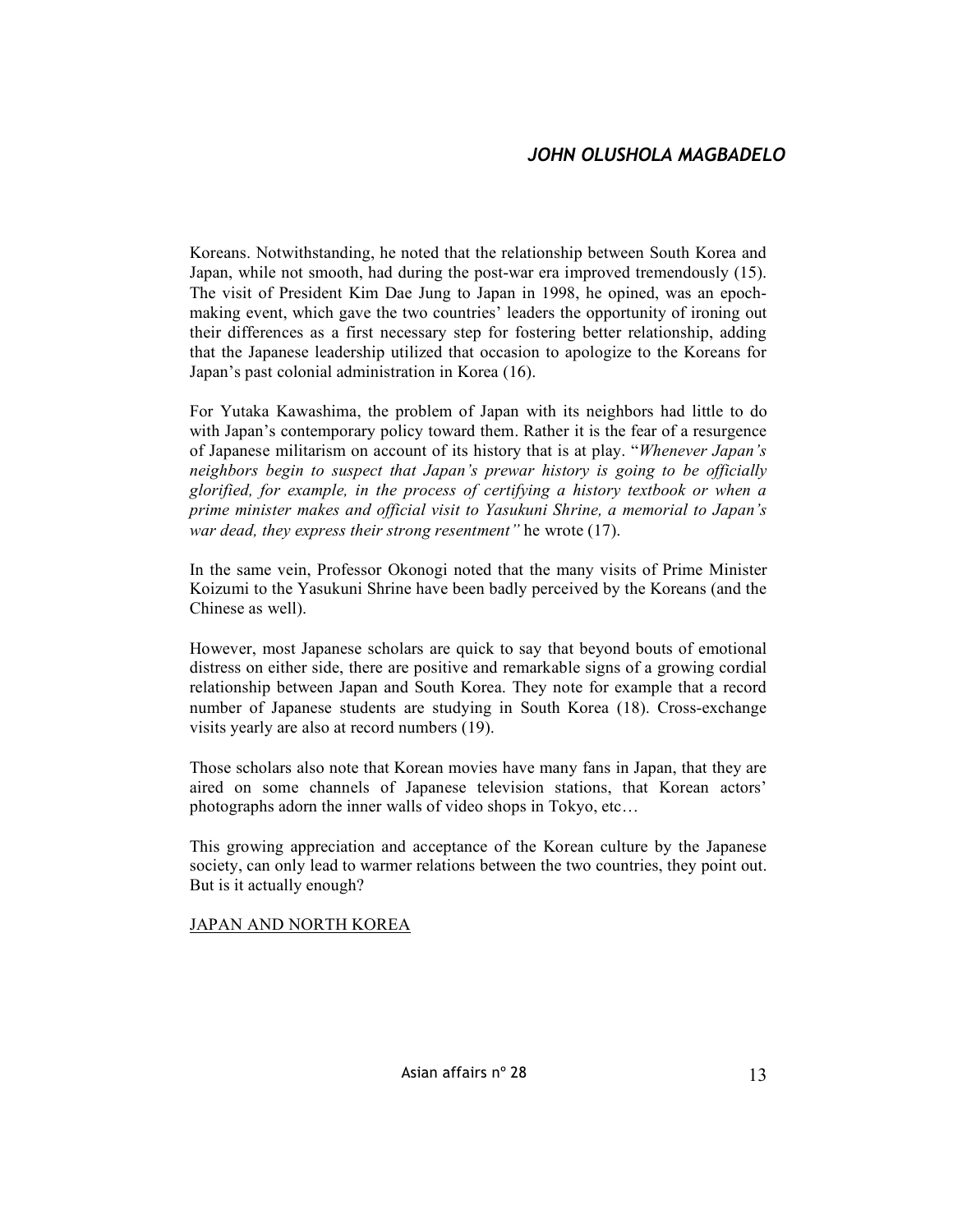Although there is still no diplomatic relations between Japan and North Korea, the Tokyo government had since the end of the Cold War been under the pressure of the South Korean government to normalize relations with Pyongyang.

Since the commencement of discussions between Japan and North Korea in the 1990s, for the normalization of relations, no concrete achievement has been recorded. It is argued that it was Japan that had been refusing to normalize diplomatic ties with North Korea (20). Yet, others noted that North Korea had never expressed any serious desire to normalize relations with Japan, since Pyongyang believes that what Japan would offer could be better obtained from the United States (21).

Professor Kawashima said that it is solely because the Soviet Union's normalized its relations with South Korea that North Korea considered proposing normalizing relations with Japan in the autumn of 1990 (22). He added that, because of the refusal of North Korea to address squarely the issue of its abduction of Japanese citizens in the 1970s and 80s, Japan did not follow through the proposal (23). Furthermore many considered, and the United States first among others, that the regime in Pyongyang was on borrowed time.

The predictions that the regime in North Korea would collapse, which pave the way for the reunification of Korea on South Korea's terms (the Berlin wall syndrome) have fallen flat on the ground like a pack of cards. The death of North Korea's revered leader-Kim-il sung, the years of famine and food shortages, the ascension of his son Kim Jong-il whose health was immediately described as frail, all being factors that had been noted would catalyze the process of decay and eventual collapse of the DPRK, did not alter the policies of DPRK (24).

Rather than fizzle out of contention in Northeast Asia on account of its decaying economy, and its isolation, North Korea re-launched itself into relevance by default, when it admitted to having developed its nuclear capability. Pyongyang also confronted its pasts and admitted that it abducted a number of Japanese in the 1970s and 1980s (25).

Such disclosures changed the political dynamics of the diplomatic discourse and set initially the stage for a renewed international offensive against North Korea, which also fell flat. In spite of President George W. Bush Jr. describing North Korea as a "rogue state", belonging to the "axis of evil" comprising such countries as Iran,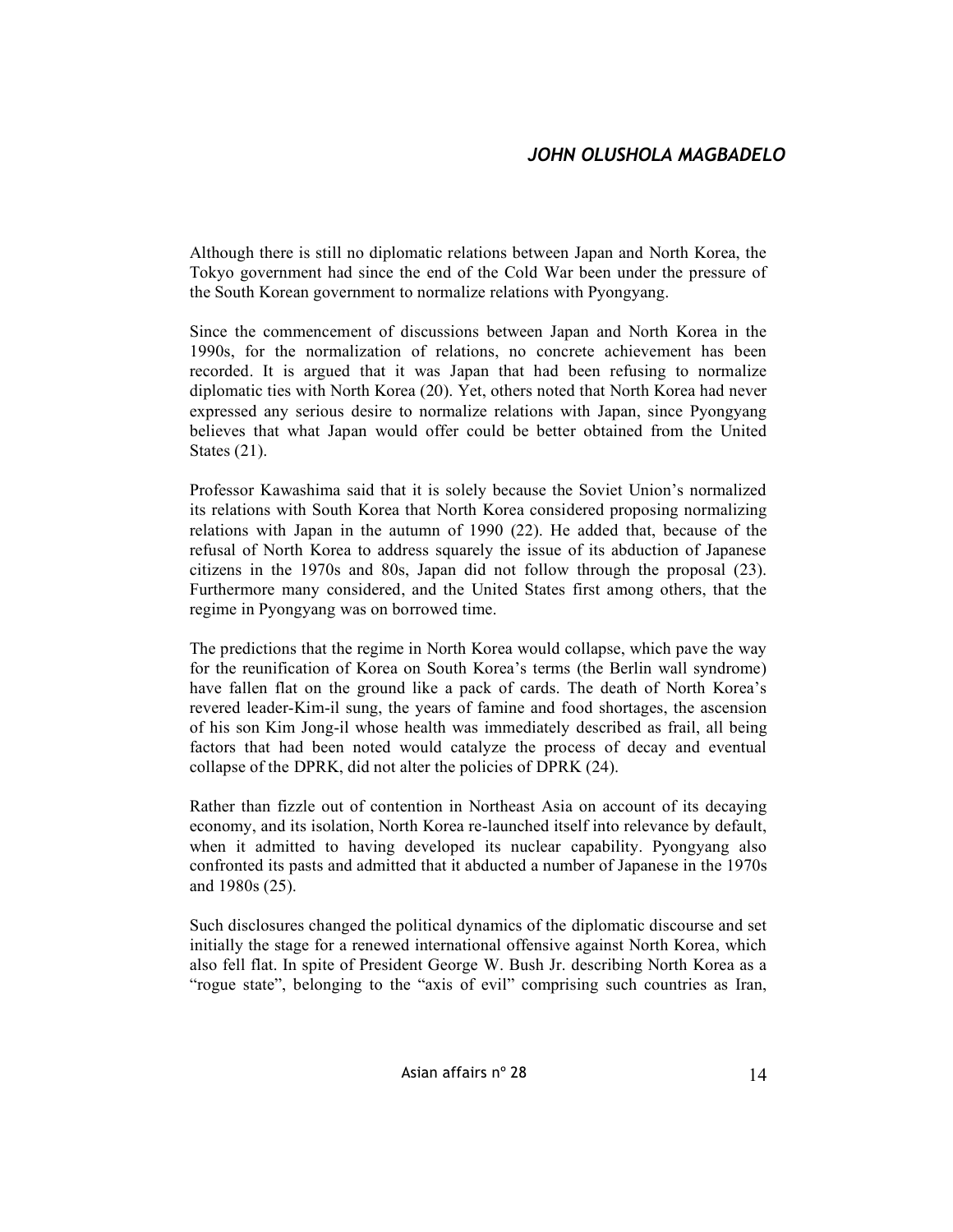Iraq, Afghanistan, etc, the United States could no longer bet on a collapse of a regime it wanted to eliminate. The military capability of Pyongyang and its nuisance capability beyond its borders were illustrated by its ability to export its Rodong missiles to regimes considered unfriendly by Washington (26).

Japan who had been dismissive of Pyongyang's overture was shell-shocked into real politics when the DPRK tested a Taepodong missile that crossed the Japanese air space. Then in March 1999, the DPRK's Spy Ships entered into Japanese sealanes to be chased away by the Japanese navy after warning shots were fired.

Japan was all the more taken aback by the new aggressive posture of the DPRK, that it had in 1995 provided 200,000 tons of rice as humanitarian assistance to Pyongyang.

Yet, in spite of ever-growing anti-DPRK sentiment in Japan, due to the Taepodong incident, the government extended a further 500,000 tons of rice to North Korea (27). But the government was not acting out of charity. It had to reckon with a new posture in South Korea towards North Korea as South Korea was deeply dissatisfied with Japan's unilateral assistance to Pyongyang without due acknowledgment to its own opening policies towards Pyongyang.

In particular, Japan continuously rejected the idea of a coordination of its North Korean policies with Seoul. It would only coordinate its foreign policy objectives in Asia-Pacific, in particular, within multilateral mechanisms such as KEDO, ASEAN, Trilateral coordination and oversight Group (TCOG), ASEAN Regional Forum (ARF) and the Council for Regional Cooperation in the Asia-Pacific, etc, believing it was the best way to deal with the Korean Peninsula issue (28).

Japan together with the United States and South Korea, had originally been a strong supporter of the implementation of the KEDO's agenda (29). The project was to provide an alternative source of energy to Pyongyang in order to keep it off the nuclear program with the construction of two new light water nuclear reactors and during the implementation the supply of heavy fuel oil to North Korea to produce electricity (30). If South Korea was to provide 75% of the financial resources, Japan was to provide US\$1 billion (31).

But Japan's words proved to be unreliable. To pacify the Japanese opinion, after the 1998 missile test by North Korea, the Japanese government denounced North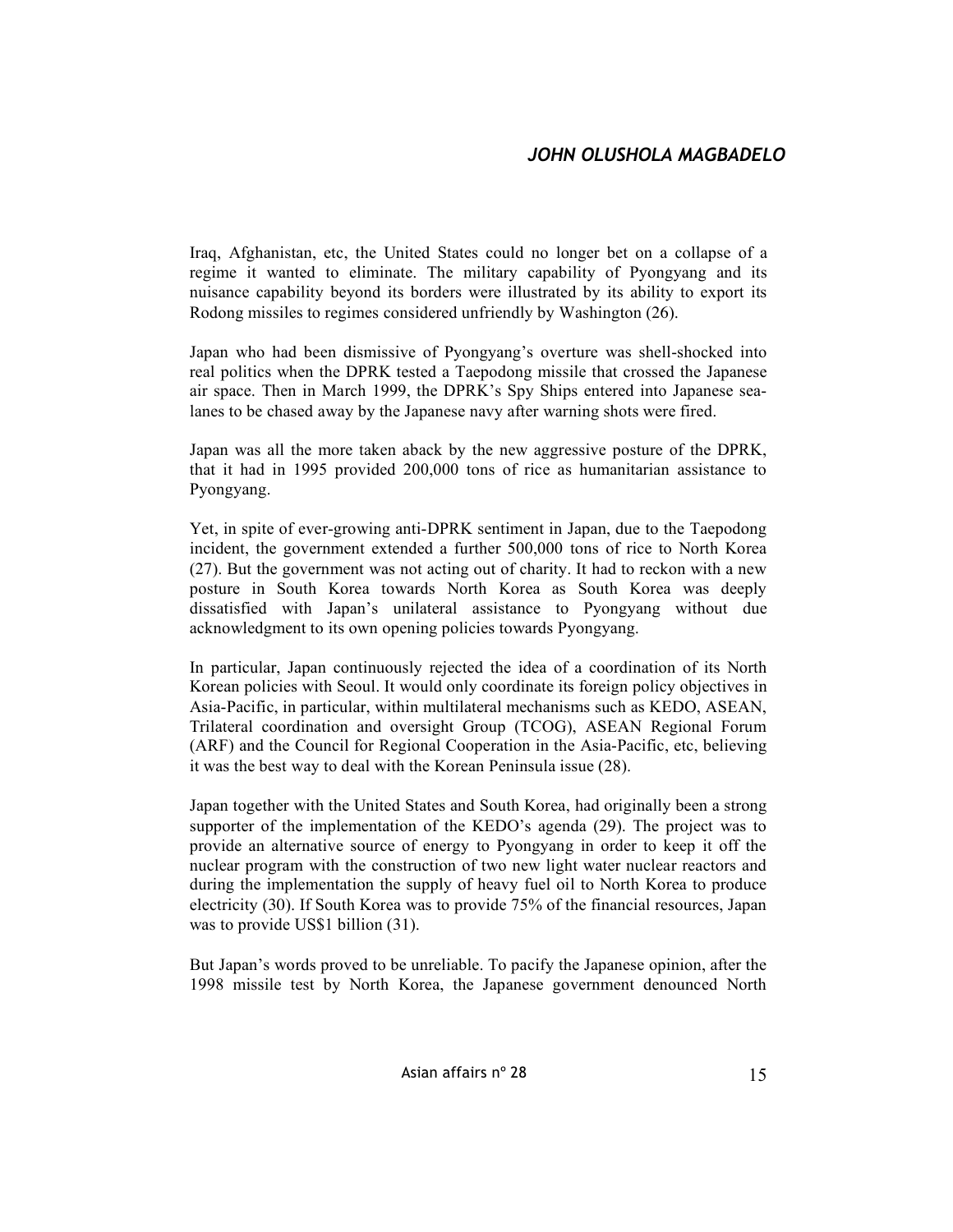Korea's action and publicly announced its refusal to sign the KEDO documents for the assigned financial aid of \$1 billion for the construction of light water reactors in Pyongyang (32). In effect it would have torpedoed KEDO and in practice it did torpedo the agreement.

While, as a result of pressures by Seoul and Washington the Japanese government did a u-turn and signed for the purported assigned financial aid of \$1 billion to support the light water reactor project of KEDO (33), the project fizzled out, with no construction to show five years later to justify the deal.

In its relations with DPRK, Japan considered to have been a flexible partner ready to accommodate good behavior and punish bad behavior. In all, Japan considered to have played a "big brother role" toward North Korea despite the latter's negative attitude. And in actual fact, Japan became the second largest exporter to Pyongyang after China. The Japanese government claims that without the Japanese market, the North Korean economy would lay prostrate, and the government would be incapable to avert its orchestrated imminent collapse (34). But others have disputed those claims.

It is evident from the foregoing that, even though Japan recognizes its responsibility to assist North Korea in overcoming the long-drawn and seemingly endless economic crisis that has engulfed that country since the 1990s, it feels handicapped and discouraged by both Pyongyang's Nuclear program and its failure to atone for the abduction of innocent Japanese.

According to Professor Okonogi, those two issues constitute major obstacles to a normalization of the relations between Japan and DPRK (35). It remains to be seen how Japan is now going to respond to a recent new opening about the issue of the abduction, as Pyongyang has said it will reopen the file.

Notwithstanding, the Japanese government has to cope with North Korea's image in Japan, which currently evokes strong repulsion and general opprobrium among the Japanese.

As it stands today, it is very doubtful that Japan will normalize relations with Pyongyang until and after the United States have done so. But then it will once again let to the criticism that Japan does have a foreign policy on its own.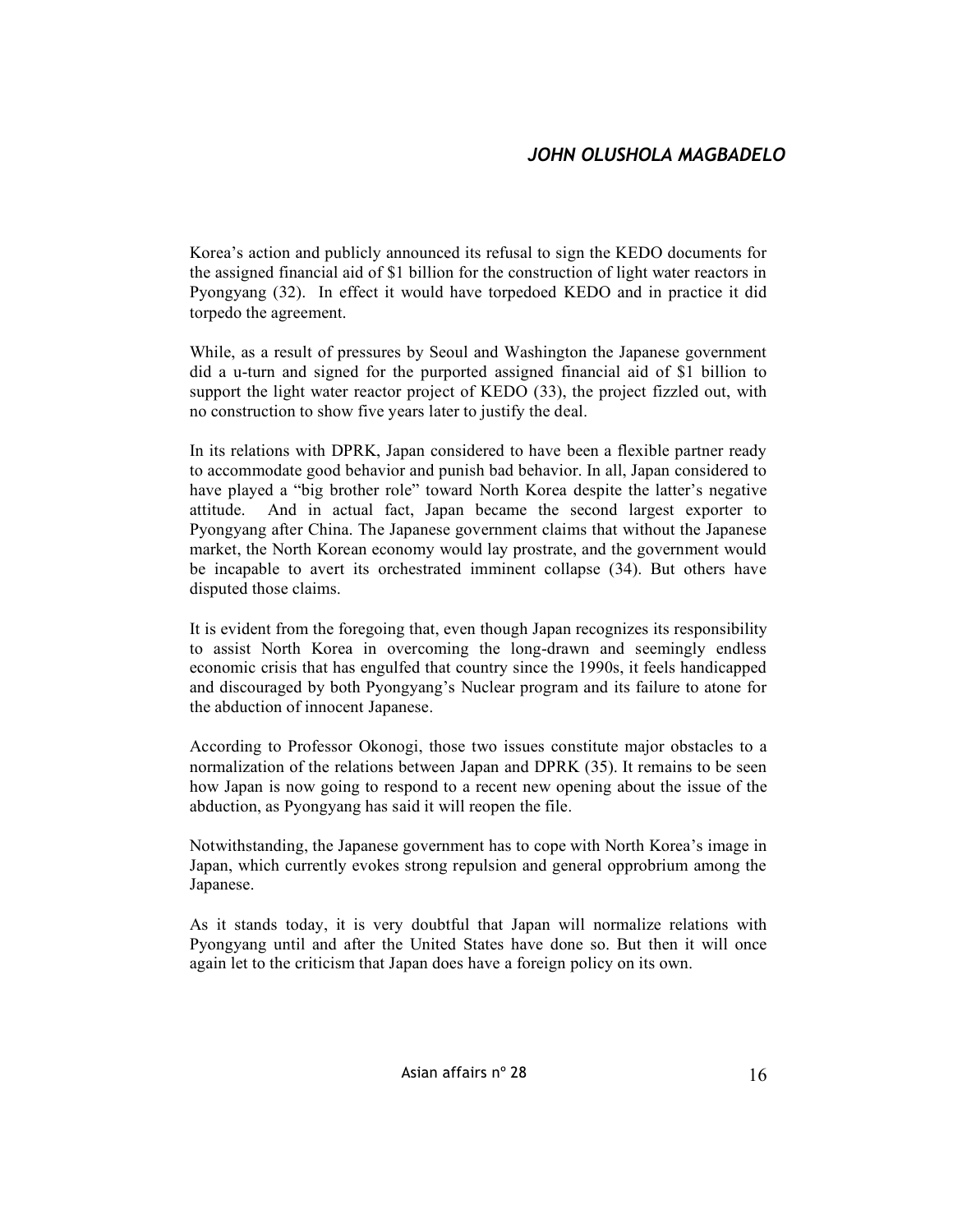### KOREAN UNIFICATION AND JAPAN'S SECURITY

As all the six parties involved in Korean issue (the United States, China, Russia, Japan and the two Koreas) are working for the maintenance of the status quo in the peninsula, one of the indirect consequences of preventing the economic collapse of the DPRK, has been to delay the Korean unification by absorption. Thus, it could be said that Japan as well as U.S., China and Russia are supportive of a peninsula made of "two Koreas"(36).

Japan may not welcome the short-term effects of a Korean unification, and in any case, it would prefer that the unification, if there is one, be achieved peacefully on South Korea's terms. This is because the Japanese establishment thinks that Seoul, in spite of differences, has a warmer disposition to Japan than Pyongyang. Some argue, such as Toshimitsu Shigemura, that Japan has no official view towards Korean unification (37).

But whether it is officially expressed or not, the fact is that Japan worries that a unified Korean peninsula might lean more on Beijing and less on Tokyo. In such a scenario, China's hegemony in Northeast Asia would then be inevitable (38).

Some scholars have speculated that it is the reason why Japan, to confront such a development, is now embarking on constitutional amendments to allow it later to develop its military offensive capability (39). In some other quarters, it is believed that Japan was overdue for its transformation into "a normal state" with the full complement of military power corresponding to its economic power, a transformation which the proponents reasoned would enable Japan to assist in the creation of international peace (40) and therefore the Korean factor would not play a role in this new approach.

The proposed constitutional amendment that would empower Japan's military with offensive capabilities has its opponents. Some are of the view that a nuclear Japan would complicate the security situation in Northeast Asia and the Pacific, and would defeat Tokyo's current effort at moderating nuclear proliferation in the region  $(41)$ .

Professor Okonogi is one of those who debunk the thesis and speculation of the realists (the hawks) who feel that Japan's global pacifism has outlived its usefulness. For him, Japan's economic prosperity resulted from the single-minded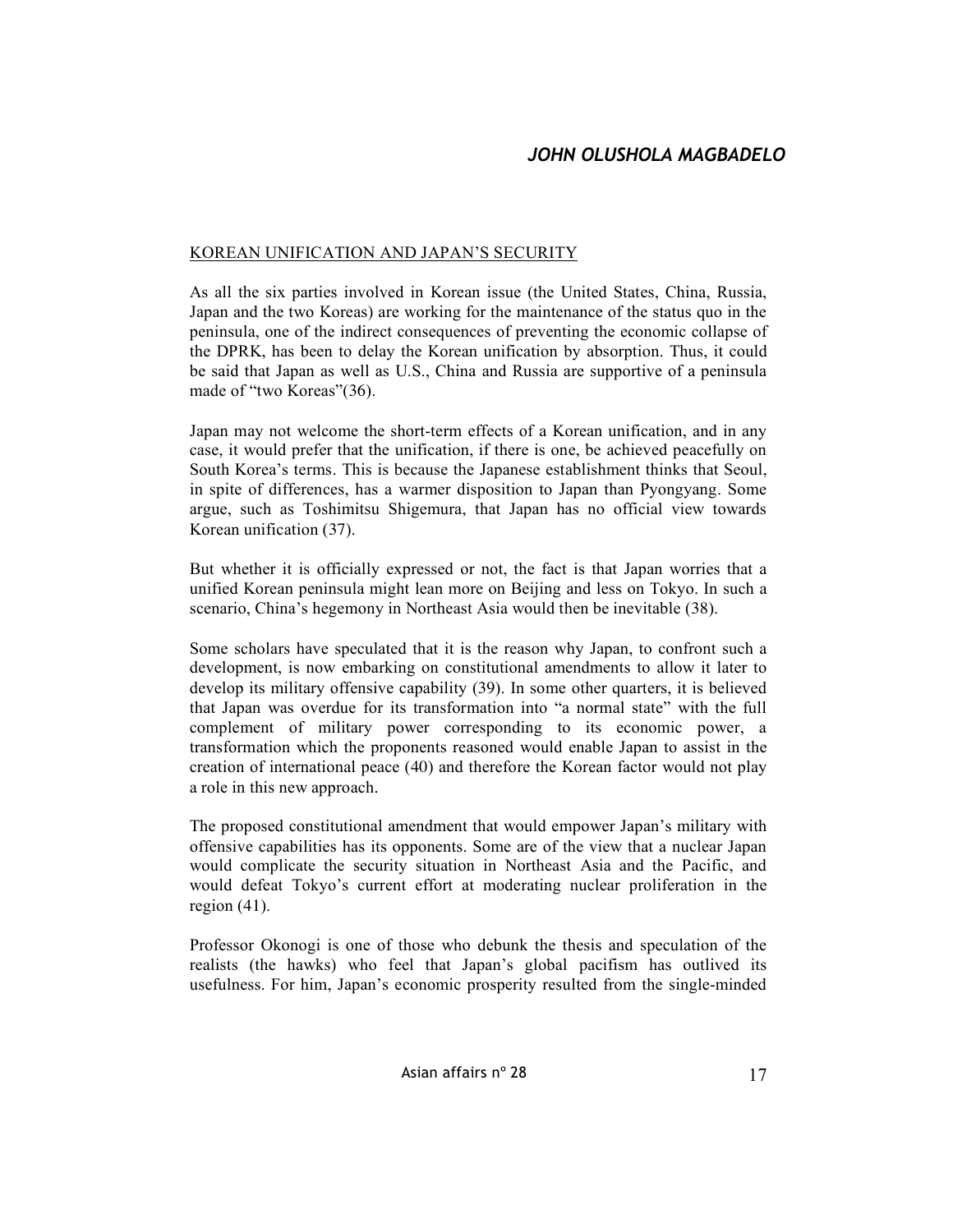focus of its foreign policy on the promotion of peaceful coexistence among countries in the Asia-Pacific region, and the world. He argues that Japan had a peace-oriented constitution, which had survived several regimes and had become institutionalized, adding that the speculation of an impending constitutional revision that would make Japan to acquire offensive capabilities was conjectural and untrue (42).

Renato Cruz De Castro, a noted analyst, concurs: "*Japan's new security doctrine emphasizes the social, economic and political aspects of National security without seeking ways to maximize war – fighting capabilities*," he wrote (43).

He further observes that although the realists' pressure on the Japanese government to increase its expenditure on Defense was strong and loud, Japan's confidence in its military pact with the United States remained strong, and that the Japanese government was averse to any drastic action that would undermine its relations with the United Sates (44).

None of the major powers in the Asia-Pacific has any expansionary or imperialistic tendencies. The established regime of globalization in the world state-system neither encourages territorial adventurism, annexation, nor colonization of weaker states (45). The major interest of the four powers including Japan is to forestall any untoward development in the region, which could have security implications for regional stability.

The real obstacle to Korean unification is the lack of determination of the two Korean States to re-unify. Even the U.S. alliance with the ROK would probably not stand very long in the way of Korean unification, if both the north and the south Koreans were genuinely interested in the unification of their divided land. If the trade-off is between an U.S. alliance and reunification, it is expected that the South Koreans would opt for reunification (46) as the young generation has shown that it does not support anymore the military presence of US troops on its soil. But, without a detailed implementation guidebook and roadmap, which both sides of the Korean divide subscribe to, the quest for reunification is currently devoid of direction.

In addition to the six party mechanism, South Korea with its open and democratic institutions coupled with a vibrant economy, has now and then mustered strong political will to extensively and constructively engage North Korea on the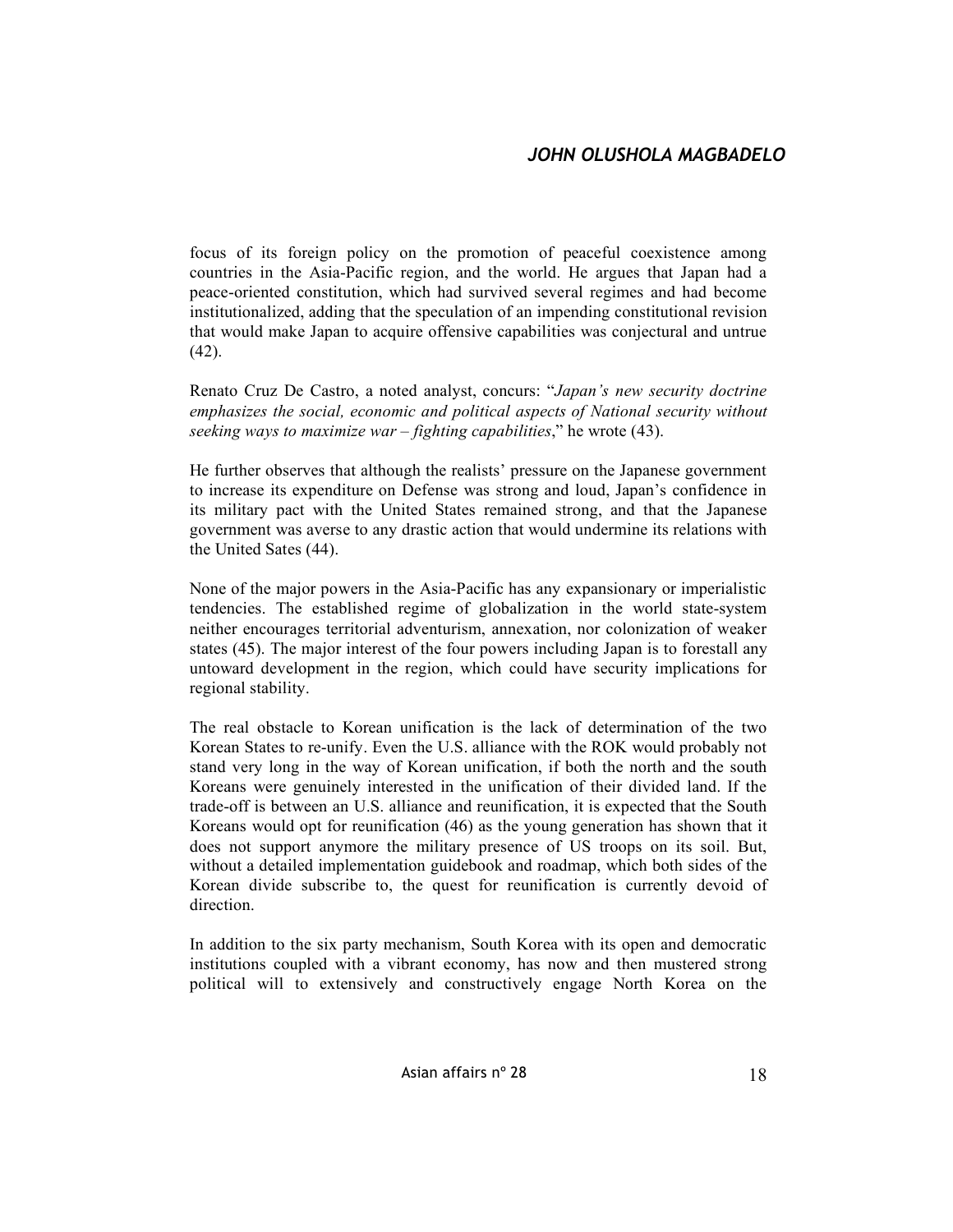economic front. What is clear is that North Korea is less and less likely to collapse. But, for so long as each of the Koreas feels it could exist as an independent and autonomous politico-economic system, the lesser their commitment to unification.

Japanese Foreign Policy is currently anchored on its peace-oriented constitution, which seeks to create and sustain conditions that are favorable to peaceful coexistence among the states in Asia-Pacific. Japan's "following diplomacy", which respects the Koreans' right to a unified homeland, is not in any way an inhibition to the realization of Korean reunification. If anything, Japan's "following diplomacy" is the projection of its commitment to multilateralism, as a means of forging a sense of collective responsibility among all the stakeholders in the region.

❆❆❆❆❆❆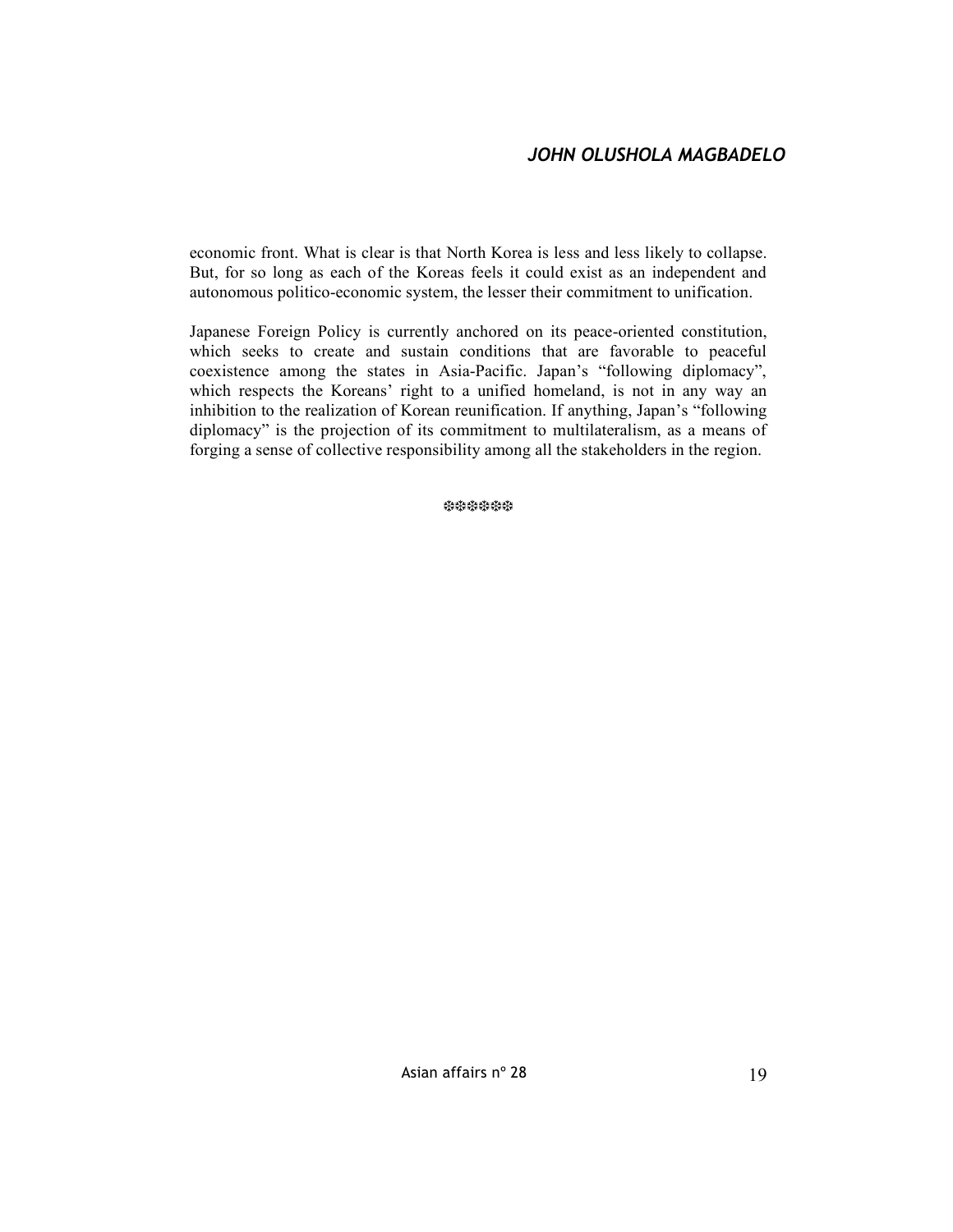## **J.O Magbadelo's endnotes**

 $\overline{a}$ 

- 1 This brief account of the historical relationship between Japan and Korea benefited from the perspective of Professor Masao Okonogi of Keio University,Tokyo,Japan, who, in an interview conducted by the author on  $7<sup>th</sup>$  March 2006, fielded several questions.
- 2 Yutaka Kawashima, *Japanese Foreign Policy At The Crossroads: Challenges And Options For The Twenty-First Century* (Washington. D.C., Brookings Institution press, 2003) p. 76
- 3 *Ibid*. It is noteworthy that president Park Chung Hee of the ROK disregarded the anti-Japanese sentiment among the Koreans.
- 4 See Yoichiro Sato, "Conclusion: Japan in Asia and the Pacific" in Akitoshi Miyashita and Yoichiro Sato, eds., *Japanese Foreign Policy in Asia and The Pacific: Domestic Interests, American Pressure, and Regional Integration* (New York, Palgrave, 2001) p. 197 –203
- 5 *Ibid*.
- 6 Choonkun Lee and Jungho Bae, "Security Cooperation between Japan and Korea in the Post-Cold War". A paper presented at the first joint conference co-hosted by the Korean Association of International Studies and the Japanese Association of International Relations on August, 19-20, 1998, see also Tewoo Kim, "Japan's New Security Roles and ROK-Japan Relations", The Korean Journal of Defense Analysis, Vol. XI, No. 1, Summer 1999.
- 7 Noboru Yamaguchi, "Trilateral Security Cooperation; Opportunities, Challenges and Tasks" in Ralph Cossa, ed., U.S.-Korean-Japan Relations: Building Toward a "Virtual Alliance", (Washington, D.C.: CSIS Press 1999) p. 9
- 8 Japan Almanac 2005 (Tokyo, The Asahi Shinbun, 2005) p. 98
- 9 Taewoo Kim, "Japan's New Security Roles and ROK Japan Relations", *The Korean Journal of Defense Analysis*, Vol. XI, No.1, Summer 1999, p. 161
- 10 *Ibid*. Yutaka Kawashima argues that the issue between Japan and its Asian neighbors is not about apology. Japan, he noted, had apologized amply and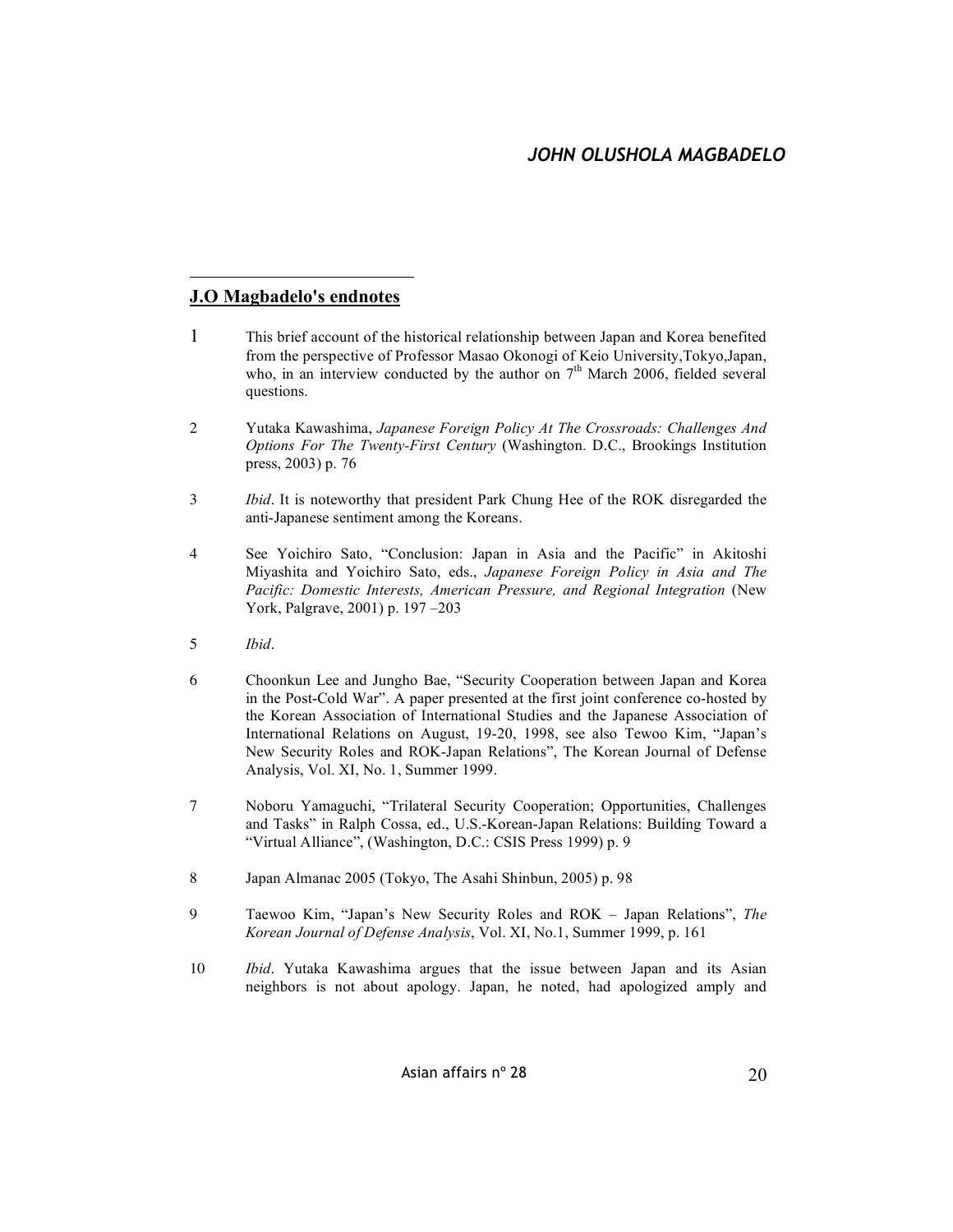therefore should not have to repeat the apology whenever its Asian neighbors or others demand it. See Yutaka Kawashima, *Japanese Foreign Policy at the Crossroads*: Challenges and options for the twenty-first century, op. cit., pp. 14-15

- Tewoo Kim, "Japan's New Security Roles and ROK-Japan Relations" *op. ct.*, p.
- *Ibid*. p. 162
- *Ibid*. p. 162
- *Ibid*. p. 167
- Masao Okonogi, *op. cit.*
- Yutaka Kawashima, op. cit., P. 93
- *Ibid*. p. 15
- See Japan Almanac, *op. cit*, p. 227
- Masao Okonogi, *op. cit.*
- See Masao Okonogi, "How Will Japan North Korean Relations Proceed in 2005?" (Internet source).
- Toshimitsu Shigemura, "Reunification of the Korean Peninsula and Japanese Foreign Policy" in Tae-Hwan Kwak, ed., *The Four Powers and Korean Unification Strategies* (Seoul, Kyungnam University Press, 1997) p. 49-58
- Yutaka Kawashima, *op. cit*, p. 80
- *Ibid*. p. 81
- Marcus Noland, Sherman Robinson, and Tao Wang, *Rigorous Speculation : The Collapse and Revival of the North Korean Economy (working paper series No. 99- 1) (Washington, D.C., Institute for International Economics, 1999)*
- Yutaka Kawashima, *op. cit.*
- *Ibid*.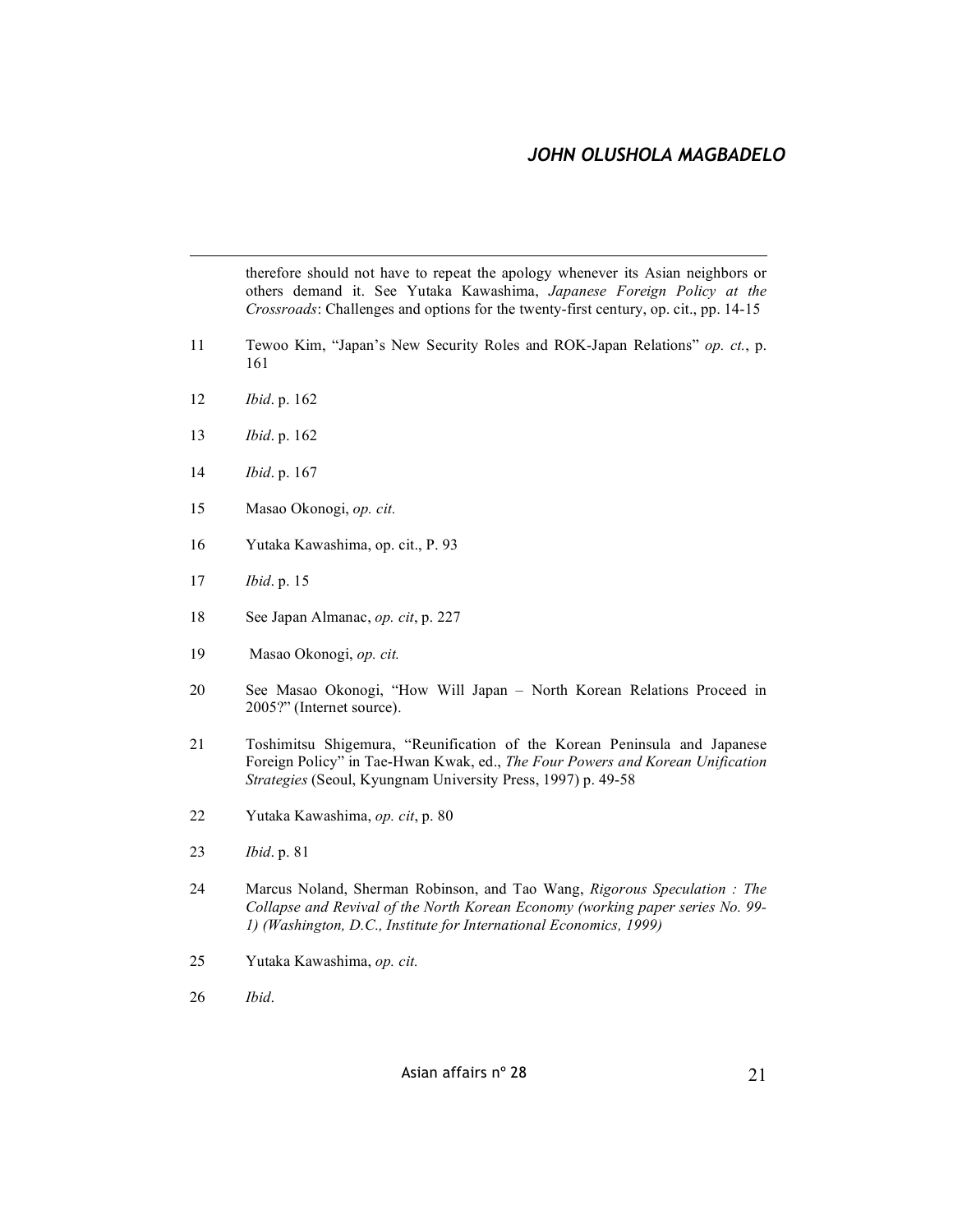$\overline{a}$ 

- 28 Akiko Fukushima, *Japanese Foreign Policy: The Emerging Logic of Multilateralism* (London, Macmillan Press Ltd., 1999), Chapter 5 (pp. 112-130)
- 29 Hidekazu Sakai, "Continuity and Discontinuity of Japanese Foreign Policy Toward North Korea; Freezing the Korean Energy Development Organization (KEDO) in 1998" in Akitoshi Miyashita and Yoichiro, eds., *Japanese Foreign Policy in Asia and the Pacific* ( New York, Palgrave, 2001) p. 56
- 30 Hidekazu Sakai, "Continuity and Discontinuity of Japanese Foreign Policy Toward North Korea; Freezing the Korean Energy Development Organization (KEDO) in 1998" in Akitoshi Miyashita and Yoichiro, eds., *Japanese Foreign Policy in Asia and the Pacific* ( New York, Palgrave, 2001) p. 56
- 31 Hidekazu Sakai, "Continuity and Discontinuity of Japanese Foreign Policy Toward North Korea; Freezing the Korean Energy Development Organization (KEDO) in 1998" in Akitoshi Miyashita and Yoichiro, eds., *Japanese Foreign Policy in Asia and the Pacific* ( New York, Palgrave, 2001) p. 56
- 32 *Ibid*. p. 57
- 33 *Ibid*. pp. 61-62
- 34 Marcus Noland argues that the global community in its efforts to feed hungry North Koreans should not do so in a manner that strengthens Pyongyang's totalitarian regime. See his article; "North Korea in Transition", *The Korean Journal of Defense Analysis*, Vol. XX, No. 1, Spring 2005, p. 32
- 35 Masao Okonogi, "Interview with the Author"
- 36 Michael McDevitt, "Security Challenges and Options in Northeast Asia", *The Korean Journal of Defense Analysis*, Vol. X, No. 1, Autumn 2001, p. 35
- 37 Toshimitsu Shigemura, "Reunification of the Korean Peninsula and Japanese Foreign Policy", *op.cit*, pp. 58
- 38 Denny Roy, "The China Threat: Major Arguments", *Asian Survey*, Vol. 36, No. 8, August 1996, pp. 758-71